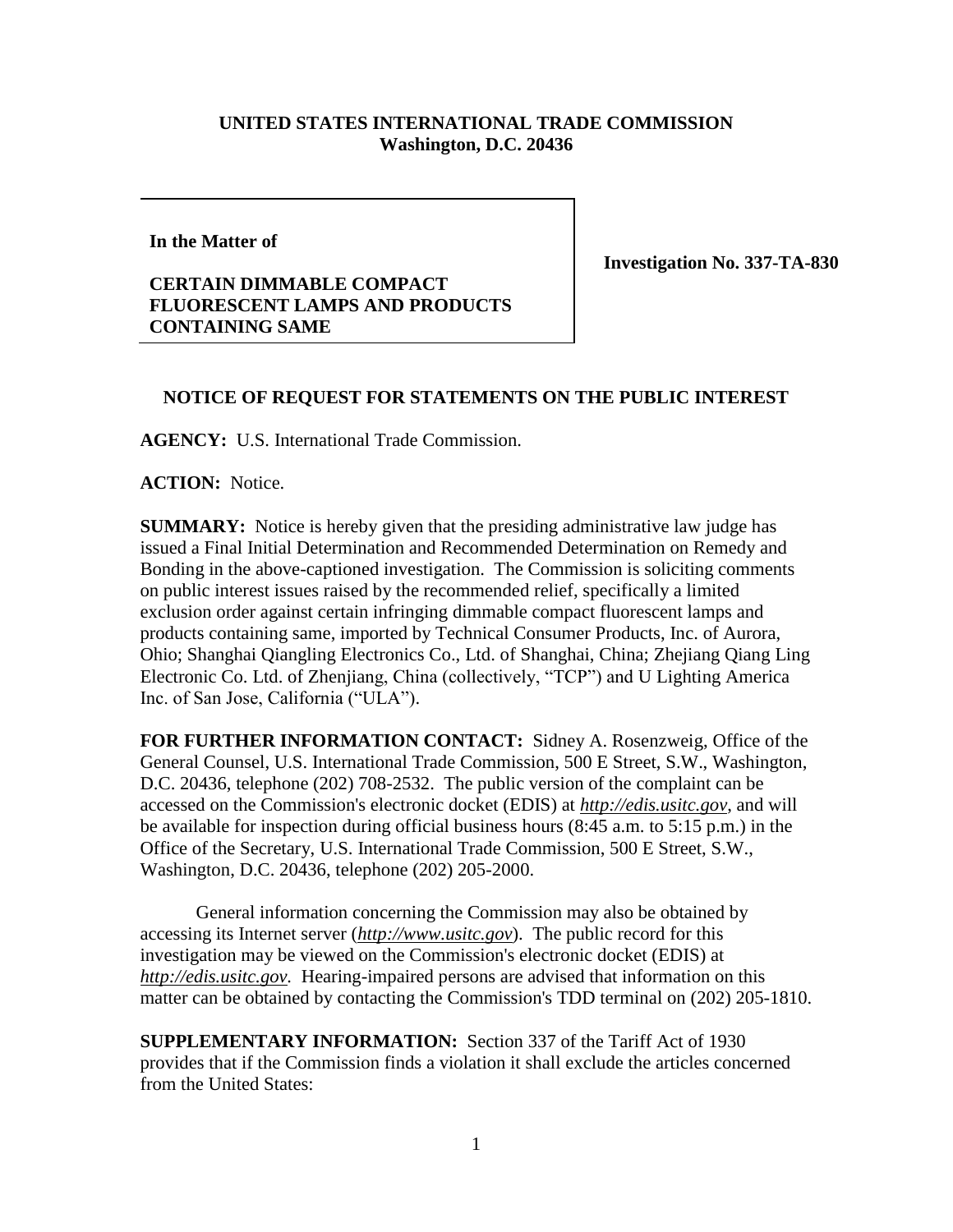unless, after considering the effect of such exclusion upon the public health and welfare, competitive conditions in the United States economy, the production of like or directly competitive articles in the United States, and United States consumers, it finds that such articles should not be excluded from entry.

19 U.S.C. § 1337(d)(1). A similar provision applies to cease and desist orders. 19 U.S.C.  $§$  1337(f)(1).

The Commission is interested in further development of the record on the public interest in these investigations. Accordingly, members of the public are invited to file submissions of no more than five (5) pages, inclusive of attachments, concerning the public interest in light of the administrative law judge's Recommended Determination on Remedy and Bonding issued in this investigation on March 1, 2013. Comments should address whether issuance of a limited exclusion order in this investigation would affect the public health and welfare in the United States, competitive conditions in the United States economy, the production of like or directly competitive articles in the United States, or United States consumers.

In particular, the Commission is interested in comments that:

- (i) explain how the articles potentially subject to the recommended orders are used in the United States;
- (ii) identify any public health, safety, or welfare concerns in the United States relating to the recommended orders;
- (iii) identify like or directly competitive articles that complainant, its licensees, or third parties make in the United States which could replace the subject articles if they were to be excluded;
- (iv) indicate whether complainant, complainant's licensees, and/or third party suppliers have the capacity to replace the volume of articles potentially subject to the recommended exclusion order and/or a cease and desist order within a commercially reasonable time; and
- (v) explain how the limited exclusion order would impact consumers in the United States.

Written submissions must be filed no later than by close of business on May 3, 2013.

Persons filing written submissions must file the original document electronically on or before the deadlines stated above and submit 8 true paper copies to the Office of the Secretary by noon the next day pursuant to section 210.4(f) of the Commission's Rules of